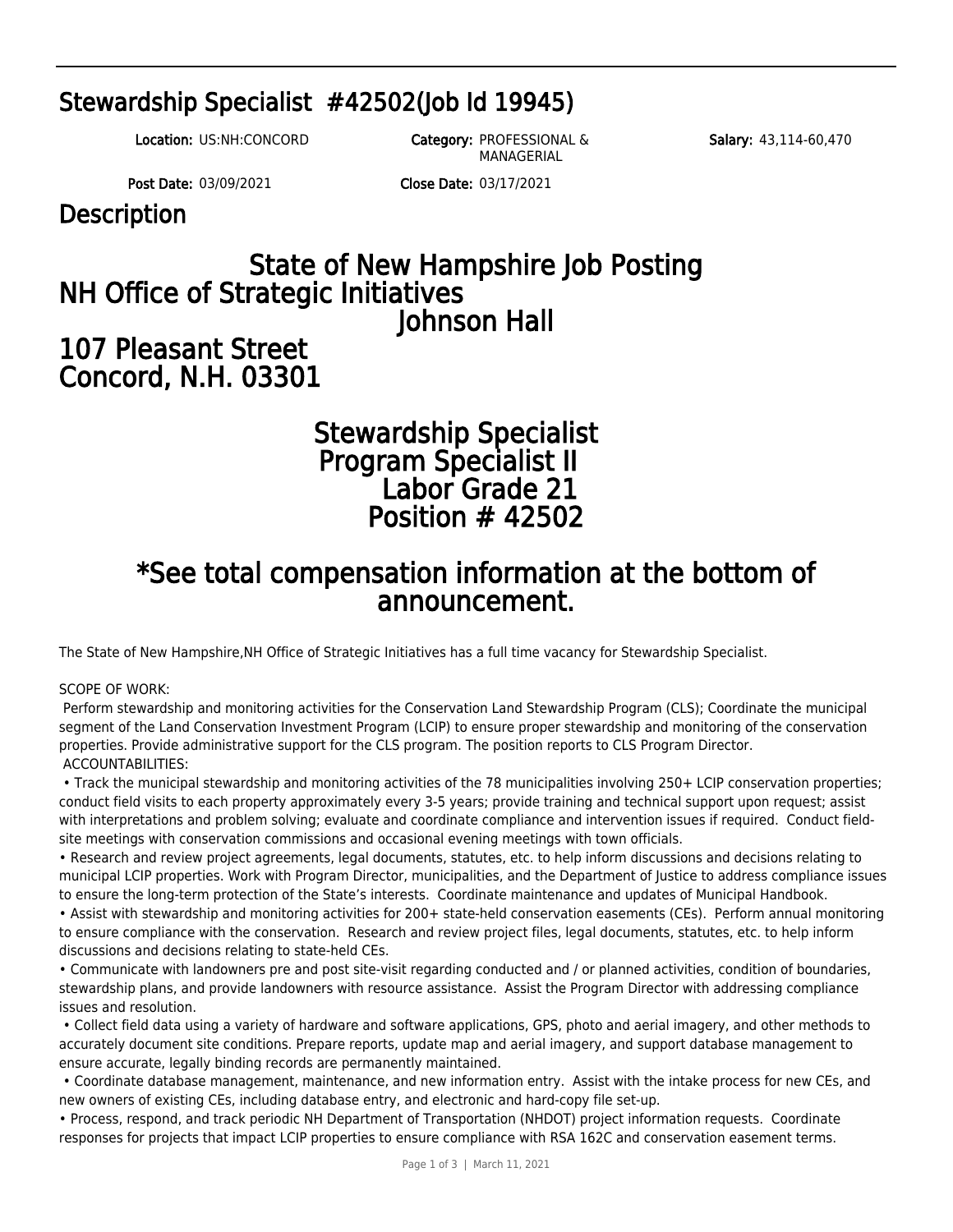#### continued...

 • Maintain exemplary file organization, electronic and hard-copy, to ensure alignment with nationally recognized conservation stewardship standards. Ensure document security, and maintain file system and access to readily retrieve information. Update and maintain outreach information and website. Coordinate CLS technology use for phones and tablets.

• Assist in training of seasonal staff, interns, or volunteers and maintain and update the Intern / Seasonal Staff manual. Assist with short-term projects as they arise.

#### MINIMUM QUALIFICATIONS:

Education: Bachelor's degree from a recognized college or university with major study in land conservation, natural resource conservation, environmental conservation, forestry or a related field. Each additional year of approved formal education may be substituted for one year of required work experience.

Experience: Three years' professional or paraprofessional experience in land protection or natural resource conservation with responsibility for program implementation, direct service delivery, planning or program evaluation. Each additional year of approved work experience may be substituted for one year of required formal education. License/Certification: Must possess a valid driver's license.

SPECIAL REQUIREMENTS:

• Candidate must be in good physical condition, able to negotiate varied and rugged terrain in a variety of environmental conditions, have experience with outdoor safety skills, and be competent with use of navigation equipment including digital GIS/GPS platforms, compass, maps and surveys. Field component is an average of approximately 20%.

• Strong interpersonal and communications skills are required for positive landowner and municipal relationships, and for coordination of activities in the CLS program.

• Must be willing to travel throughout the state and work on occasional weekends, evenings, or an extended day.

• Familiarity and proficiency in working with field data collection software and hardware, Arc GIS 10.X, Terrain Navigator Pro, Gaia Pro, Interactive mapping tools (ex .Google Earth Pro and GRANIT), Microsoft Office Suite (esp. Access Database), Garmin hand-held GPS, Tablet / Smartphone technology / Apps and data collection, Digital photography and photo management software. • Exemplary organizational skills and record keeping

 DISCLAIMER STATEMENT: The supplemental job description lists the essential functions of the position and is not intended to include every job duty and responsibility specific to the position. An employee may be required to perform other related duties not listed on the supplemental job description provided that such duties are characteristic of that classification.

For further information please contact Jane Lemire, Business Director, [Jane.lemire@osi.nh.gov](mailto:Jane.lemire@osi.nh.gov) and 603-271-2155.

## \*TOTAL COMPENSATION INFORMATION

The State of NH total compensation package features an outstanding set of employee benefits, including:

#### HMO or POS Medical and Prescription Drug Benefits:

The actual value of State-paid health benefits is based on the employee¿s union status, and employee per pay period health benefit contributions will vary depending on the type of plan selected.